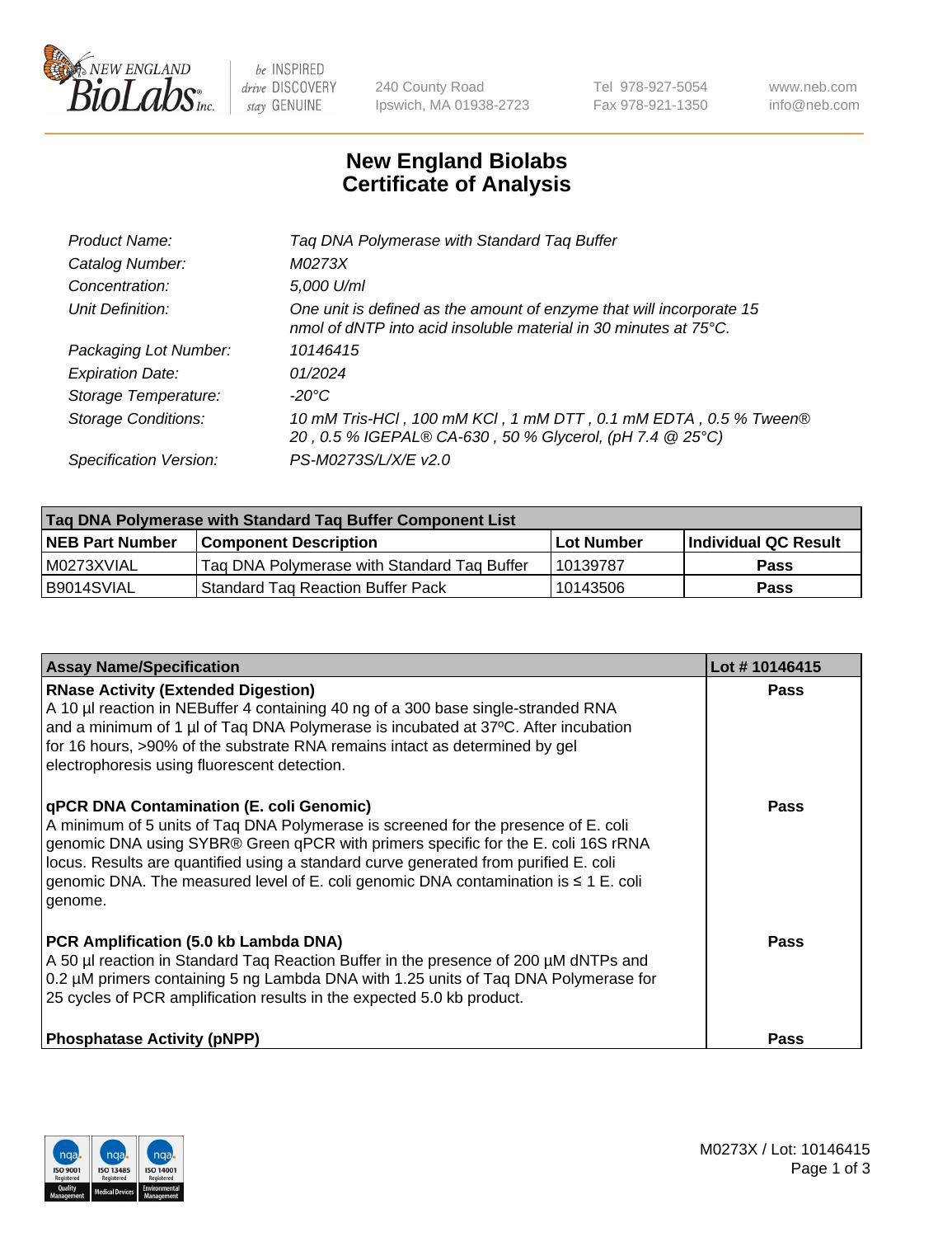

be INSPIRED drive DISCOVERY stay GENUINE

240 County Road Ipswich, MA 01938-2723 Tel 978-927-5054 Fax 978-921-1350

www.neb.com info@neb.com

| <b>Assay Name/Specification</b>                                                                                                                                                                                                                                                                                                                                              | Lot #10146415 |
|------------------------------------------------------------------------------------------------------------------------------------------------------------------------------------------------------------------------------------------------------------------------------------------------------------------------------------------------------------------------------|---------------|
| A 200 µl reaction in 1M Diethanolamine, pH 9.8, 0.5 mM MgCl2 containing 2.5 mM<br>p-Nitrophenyl Phosphate (pNPP) and a minimum of 100 units Taq DNA Polymerase<br>incubated for 4 hours at 37°C yields <0.0001 unit of alkaline phosphatase activity<br>as determined by spectrophotometric analysis.                                                                        |               |
| <b>Protein Purity Assay (SDS-PAGE)</b><br>Taq DNA Polymerase is ≥ 99% pure as determined by SDS-PAGE analysis using Coomassie<br>Blue detection.                                                                                                                                                                                                                             | <b>Pass</b>   |
| <b>Endonuclease Activity (Nicking)</b><br>A 50 µl reaction in ThermoPol® Reaction Buffer containing 1 µg of supercoiled<br>PhiX174 DNA and a minimum of 20 units of Taq DNA Polymerase incubated for 4 hours at<br>37°C and 75°C results in <10% conversion to the nicked form as determined by agarose<br>gel electrophoresis.                                              | <b>Pass</b>   |
| <b>Single Stranded DNase Activity (FAM-Labeled Oligo)</b><br>A 50 µl reaction in ThermoPol® Reaction Buffer containing a 10 nM solution of a<br>fluorescent internal labeled oligonucleotide and a minimum of 25 units of Taq DNA<br>Polymerase incubated for 30 minutes at 37°C and 75°C yields <10% degradation as<br>determined by capillary electrophoresis.             | Pass          |
| <b>Non-Specific DNase Activity (16 Hour)</b><br>A 50 µl reaction in NEBuffer 2 containing 1 µg of T3 or T7 DNA in addition to a<br>reaction containing Lambda-HindIII DNA and a minimum of 5 units of Taq DNA<br>Polymerase incubated for 16 hours at 37°C results in a DNA pattern free of<br>detectable nuclease degradation as determined by agarose gel electrophoresis. | <b>Pass</b>   |

This product has been tested and shown to be in compliance with all specifications.

One or more products referenced in this document may be covered by a 3rd-party trademark. Please visit <www.neb.com/trademarks>for additional information.